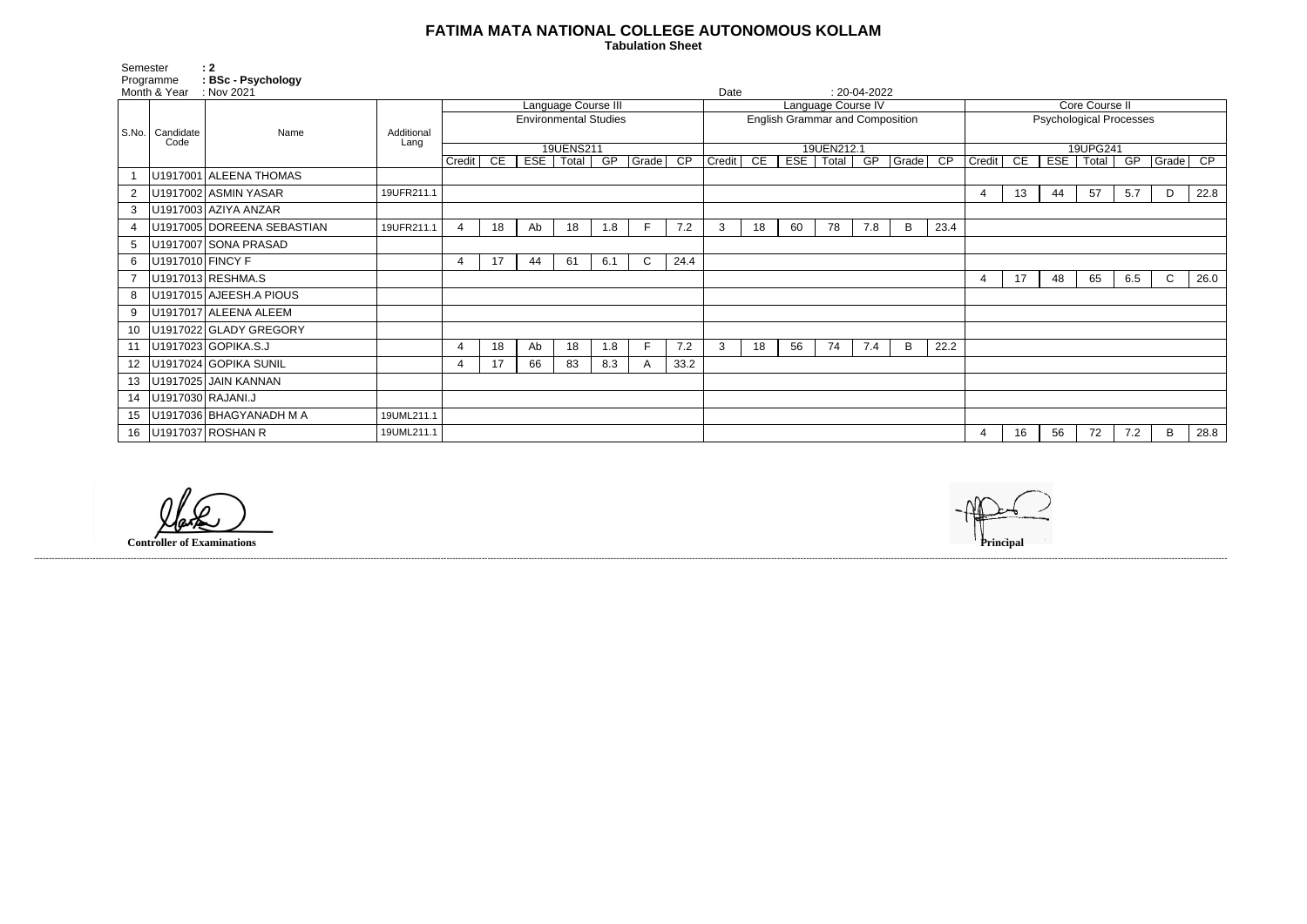|       |                   |                            |                    | <b>Complementary Course III</b> |    |            |       |     |                                              |                                              |        | <b>Complementary Course IV</b> |            |       |     |             |                 |  |  |
|-------|-------------------|----------------------------|--------------------|---------------------------------|----|------------|-------|-----|----------------------------------------------|----------------------------------------------|--------|--------------------------------|------------|-------|-----|-------------|-----------------|--|--|
|       |                   |                            |                    |                                 |    |            |       |     | <b>Biological Basis of Sensory Processes</b> | <b>Statistical Methods for Psychology-II</b> |        |                                |            |       |     |             |                 |  |  |
| S.No. | Candidate<br>Code | Name                       | Additional<br>Lang |                                 |    |            |       |     |                                              |                                              |        |                                |            |       |     |             |                 |  |  |
|       |                   |                            |                    | 19UZO231.2                      |    |            |       |     |                                              |                                              |        | 19UST231.5                     |            |       |     |             |                 |  |  |
|       |                   |                            |                    | Credit                          | CE | <b>ESE</b> | Total | GP  | Grade                                        | $\overline{CP}$                              | Credit | CE                             | <b>ESE</b> | Total | GP  | Grade       | $\overline{CP}$ |  |  |
|       |                   | U1917001 ALEENA THOMAS     |                    | 3                               | 18 | Ab         | 18    | 1.8 | Е                                            | 5.4                                          | 3      | 15                             | 29         | 44    | 4.4 | E           | 13.2            |  |  |
| 2     |                   | U1917002 ASMIN YASAR       | 19UFR211.1         |                                 |    |            |       |     |                                              |                                              | 3      | 16                             | 18         | 34    | 3.4 | F.          | 10.2            |  |  |
| 3     |                   | U1917003 AZIYA ANZAR       |                    |                                 |    |            |       |     |                                              |                                              | 3      | 17                             | Ab         | 17    | 1.7 | F.          | 5.1             |  |  |
| 4     |                   | U1917005 DOREENA SEBASTIAN | 19UFR211.1         |                                 |    |            |       |     |                                              |                                              | 3      | 17                             | Ab         | 17    | 1.7 | F           | 5.1             |  |  |
| 5     |                   | U1917007 SONA PRASAD       |                    |                                 |    |            |       |     |                                              |                                              | 3      | 17                             | 72         | 89    | 8.9 | A           | 26.7            |  |  |
| 6     | U1917010 FINCY F  |                            |                    | 3                               | 14 | 42         | 56    | 5.6 | D                                            | 16.8                                         |        |                                |            |       |     |             |                 |  |  |
|       |                   | U1917013 RESHMA.S          |                    | 3                               | 17 | 49         | 66    | 6.6 | $\mathsf{C}$                                 | 19.8                                         | 3      | 17                             | 32         | 49    | 4.9 | E           | 14.7            |  |  |
| 8     |                   | U1917015 AJEESH.A PIOUS    |                    |                                 |    |            |       |     |                                              |                                              | 3      | 16                             | 19         | 35    | 3.5 | F           | 10.5            |  |  |
| 9     |                   | U1917017 ALEENA ALEEM      |                    |                                 |    |            |       |     |                                              |                                              | 3      | 16                             | 28         | 44    | 4.4 | E           | 13.2            |  |  |
| 10    |                   | U1917022 GLADY GREGORY     |                    | 3                               | 17 | 59         | 76    | 7.6 | В                                            | 22.8                                         |        |                                |            |       |     |             |                 |  |  |
| 11    |                   | U1917023 GOPIKA.S.J        |                    |                                 |    |            |       |     |                                              |                                              |        |                                |            |       |     |             |                 |  |  |
| 12    |                   | U1917024 GOPIKA SUNIL      |                    | 3                               | 15 | 62         | 77    | 7.7 | B                                            | 23.1                                         |        |                                |            |       |     |             |                 |  |  |
| 13    |                   | U1917025 JAIN KANNAN       |                    |                                 |    |            |       |     |                                              |                                              | 3      | 17                             | 28         | 45    | 4.5 | E           | 13.5            |  |  |
| 14    |                   | U1917030 RAJANI.J          |                    |                                 |    |            |       |     |                                              |                                              | 3      | 16                             | 45         | 61    | 6.1 | $\mathsf C$ | 18.3            |  |  |
| 15    |                   | U1917036 BHAGYANADH M A    | 19UML211.1         | 3                               | 17 | Ab         | 17    | 1.7 | F                                            | 5.1                                          |        |                                |            |       |     |             |                 |  |  |
| 16    |                   | U1917037 ROSHAN R          | 19UML211.1         | 3                               | 10 | Ab         | 10    | 1.0 |                                              | 3.0                                          | 3      | 14                             | 64         | 78    | 7.8 | B           | 23.4            |  |  |

------------------------------------------------------------------------------------------------------------------------------------------------------------------------------------------------------------------------------------------------------------------------------------------------------------------------------------------------------------------------------------------------------------------------

**Controller of Examinations**